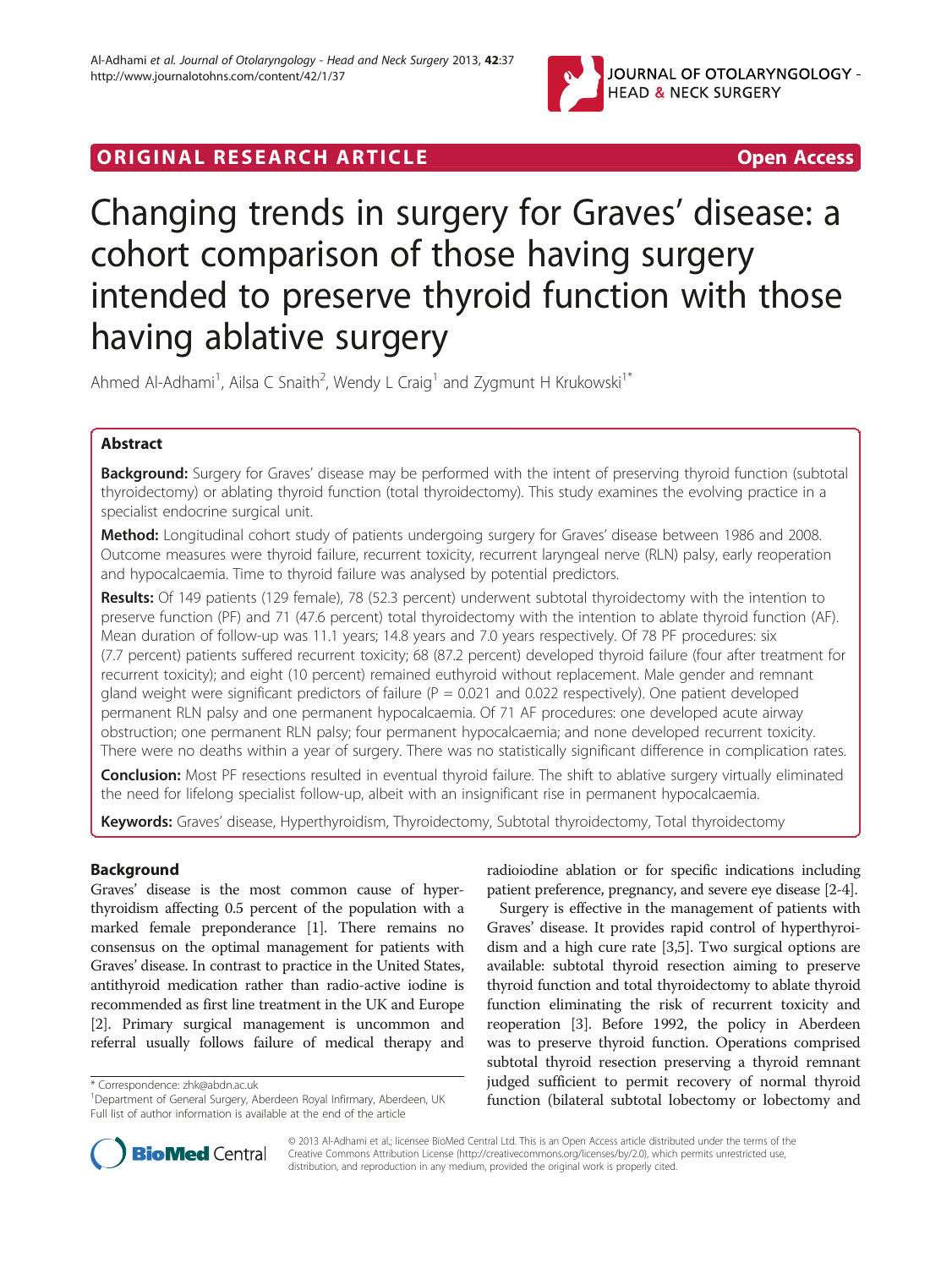<span id="page-1-0"></span>contralateral subtotal lobectomy (Dunhill procedure)). After 1992, total thyroidectomy was progressively adopted becoming the operation of choice in 1999 (Figure 1).

Although total thyroidectomy has been associated with increased risk of complications [\[6](#page-6-0)], with increasing experience and better training, total thyroidectomy can be performed safely [[7](#page-6-0)]. This study was designed to explore the impact of this change in policy on clinical outcome.

# **Methods**

This is a longitudinal cohort study of patients undergoing surgery for Graves' disease in Aberdeen. Patients were under the care of two consultant surgeons with an interest in endocrine surgery. Data were collected prospectively on all patients between January 1986 and July 2008.

Surgical intervention was categorised according to the intention of the procedure whether to preserve (PF) or ablate thyroid function (AF). If the intent was to preserve function options included subtotal thyroidectomy or Dunhill Procedure. If ablation of function was the goal, total thyroidectomy or Dunhill procedure was used. Dunhill procedures were performed to preserve or ablate function depending on remnant size. On occasion a small remnant, insufficient to maintain euthyroidism, was preserved to protect the parathyroid glands. All patients were prepared for surgery using combinations of antithyroid drugs, beta-blockers and Lugol's iodine.

Surgery was performed using the conventional technique [[8\]](#page-6-0). The recurrent laryngeal nerve (RLN) was always identified and exposed. An attempt to identify and preserve all parathyroid glands was routine. The inferior thyroid artery was not routinely ligated to preserve parathyroid blood supply. If a gland was devascularised it was auto-transplanted in the sternomastoid muscle.



During subtotal thyroidectomy, a large remnant (9–10 grams) was left if gland weight was judged to be more than 50 grams and a small remnant  $(2-4$  grams) if less than 50 grams.

# Follow-up

All patients were reviewed at 1 month and then 6 monthly until euthyroid and normocalcaemic. Thereafter patients were registered on the Grampian Automated Thyroid Register (GAFUR) for automated biochemical and primary care review with recall to the endocrine service in the event of thyroid failure or relapse. Laryngoscopy was not routine until 2000 and only patients with voice change underwent laryngoscopy before this date.

# **Outcomes**

Outcome measures were thyroid failure, recurrent toxicity, RLN palsy, early reoperation and hypocalcaemia. Clinical thyroid failure was defined as clinical and biochemical evidence of hypothyroidism requiring thyroxine replacement. For patients undergoing surgery intended to preserve function, the time to thyroid failure was analysed by potential predictors. When ablative surgery was performed thyroxine replacement was commenced immediately. Recurrent toxicity was defined as clinical and biochemical evidence of thyrotoxicosis. Thyroid stimulating antibody (TSAb) measurements only became available later in the study.

## Statistical analysis

The Kaplan-Meier method was used to study the temporal relationship between surgery and thyroid failure and recurrent toxicity. Univariate analyses were performed using Fisher's exact, Mann–Whitney U and log rank tests. A Cox regression analysis examined the potential association between baseline variables (including age, gender, resected and remnant weight) and subsequent thyroid failure. The likelihood ratios (LR) backward stepwise method was used with an entry criterion of  $P < 0.05$  and a removal criterion of  $P > 0.10$ .  $P < 0.05$  was considered statistically significant. Logistic regression was used to assess predictors of hypocalcaemia. Data were analysed using SPSS for Windows version 16.0 (SPSS, Chicago, Illinois, USA).

# Results

# Demographics and baseline characteristics

Between 1986 and 2008, there was a gradual reduction in the number of operations performed and a total of 149 patients underwent surgery for Graves' disease (Figure 1). Patients comprised 129 females (86.5 percent) and 20 males (13.4 percent) with a median age of 30 years (Interquartile range (IQR) 20–34, range 12–65 years) (Table [1](#page-2-0)). Of 149 patients, 10 (6.7 percent) were referred for surgery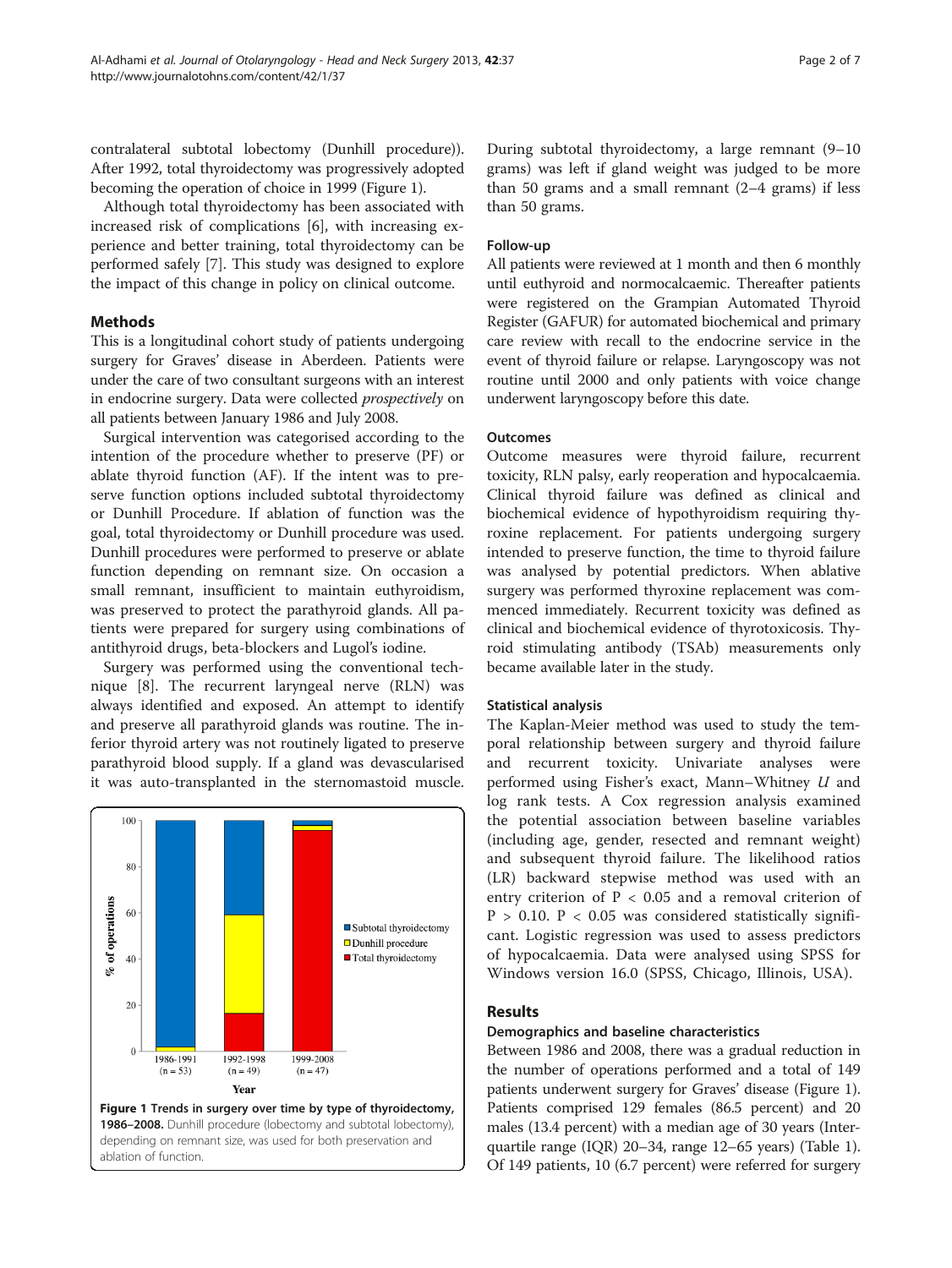#### <span id="page-2-0"></span>Table 1 Baseline characteristics

| <b>Characteristics</b>       |                                             | Intention to<br>preserve function<br>$(n = 78)$ | Intention to<br>ablate function<br>$(n = 71)$ |
|------------------------------|---------------------------------------------|-------------------------------------------------|-----------------------------------------------|
| Age, median (range), years   |                                             | $27(17-54)$                                     | $32(12-65)$                                   |
| Female                       |                                             | 66 (84.6)                                       | 63 (88.7)                                     |
| Indication(s) for surgery*   | Relapse                                     | 32 (41.0)                                       | 32(45.1)                                      |
|                              | Inadequate control of thyrotoxicosis        | 18(23.1)                                        | 35 (49.3)                                     |
|                              | Patient preference                          | 8(10.3)                                         | 19 (26.8)                                     |
|                              | Poor compliance with ATD                    | 15 (19.2)                                       | 7(9.9)                                        |
|                              | Large goitre                                | 7(9.0)                                          | 5(7.0)                                        |
|                              | Severe thyroid eye disease                  | 1(1.3)                                          | 3(4.2)                                        |
|                              | Other**                                     | 5(6.4)                                          | 12 (16.9)                                     |
| Operation                    | Subtotal thyroidectomy or Dunhill procedure | 78 (100.0)                                      | 18 (25.4)                                     |
|                              | Total thyroidectomy                         | NA.                                             | 53 (74.6)                                     |
| Gland weight                 | Total gland weight, mean (IQR), grams       | $62(46 - 78)$                                   | $50(37-64)$                                   |
|                              | Remnant gland weight, mean (IQR), grams     | $7(5-8)$                                        | $1(0-1)$                                      |
|                              | Resected gland weight, mean (IQR), grams    | 55 (42-70)                                      | $50(36-64)$                                   |
|                              | Proportion of gland resected (%)            | $90(88-92)$                                     | 100 (98-100)                                  |
| Follow-up, mean (IQR), years |                                             | 14.8 (12.1-19.4)                                | $7.0$ $(3.2 - 10.8)$                          |

Values in parentheses are percentages unless otherwise indicated. NA not applicable. ATD antithyroid drugs. IQR Interquartile range. \*Some patients fulfilled more than one indication for surgery. \*\* Pregnancy, adverse drug reactions and failure of radioiodine.

without a previous course of antithyroid therapy - patient preference (50 percent) was the commonest indication for this approach. One hundred and thirty-nine patients (93.3 percent) were referred after a trial of one or more courses of antithyroid drugs. In these patients relapse (46.0 percent), inadequate control of thyrotoxicosis (38.1 percent) and patient preference (10.8 percent) were the commonest indications for surgical referral.

Of 149 patients, 73 (49.0 percent) underwent a subtotal thyroidectomy, 23 (15.4 percent) a Dunhill procedure, and 53 (35.6 percent) a total thyroidectomy (Table 1). In 78 patients (52.3 percent) the intent was to preserve normal function (PF group). In the remaining 71 patients (47.7 percent) the intent was to ablate function with immediate thyroxine replacement (AF group). Mean duration of follow-up was 11.7 years (IQR 4.7 to 16.9 years, range 0.1 to 22.5 years). There was no difference in gender distribution between the two groups (Table 1). The estimated total gland weight ranged from 10 to 240 g (median 57 g, IQR 41–74 g) (Table 1). Histologically, all 149 specimens showed evidence of Graves' disease and one (0.7 percent) specimen an incidental papillary carcinoma greater than 1 cm.

## Time to failure with PF surgery

Of the 78 patients undergoing PF surgery, 66 (84.6 percent) were female and 12 (15.4 percent) were male. Sixty-eight (87.2 percent) were subsequently commenced on thyroxine replacement (Figure [2](#page-3-0) Additional file [1](#page-5-0): Table S1); four (5.1 percent) of them after radioiodine treatment for recurrent toxicity.

On Cox regression analysis, gender  $(P = 0.021)$  and remnant weight ( $P = 0.022$ ) were independent predictors of thyroid failure with hazard ratios of 2.197 and 0.713 respectively. Males were associated with a significantly higher rate of failure over time (Figure [2](#page-3-0) Additional file [1](#page-5-0): Table S1). Age at operation  $(P = 0.593)$ , duration of diagnosis prior to surgery ( $P = 0.668$ ), resected weight  $(P = 0.298)$  and percentage of gland resected  $(P = 0.267)$ did not significantly predict thyroid failure.

At five years, a higher rate of thyroid failure was observed in patients under 30 years; however, at subsequent follow-up beyond five years, no difference was observed ( $X^2$  = 0.03, P = 0.874; log rank test). When compared with glands weighing more than 50 grams, patients with glands of 50 grams or less were more likely to develop thyroid failure earlier over time  $(X^2 = 6.76,$  $P = 0.009$ ; log rank test).

Resected specimens were routinely examined for evidence of lymphocytic infiltration. Lymphocytic infiltration was 'absent' or not noted in 46 (59.0 percent) specimens, 'minimal' in 21 (26.9 percent) specimens, and 'marked' in 11 (14.1 percent) specimens. Although not statistically significance ( $X^2 = 3.57$ , P = 0.059; log rank test), a higher rate of early failure was observed in patients with 'marked' lymphocytic infiltration.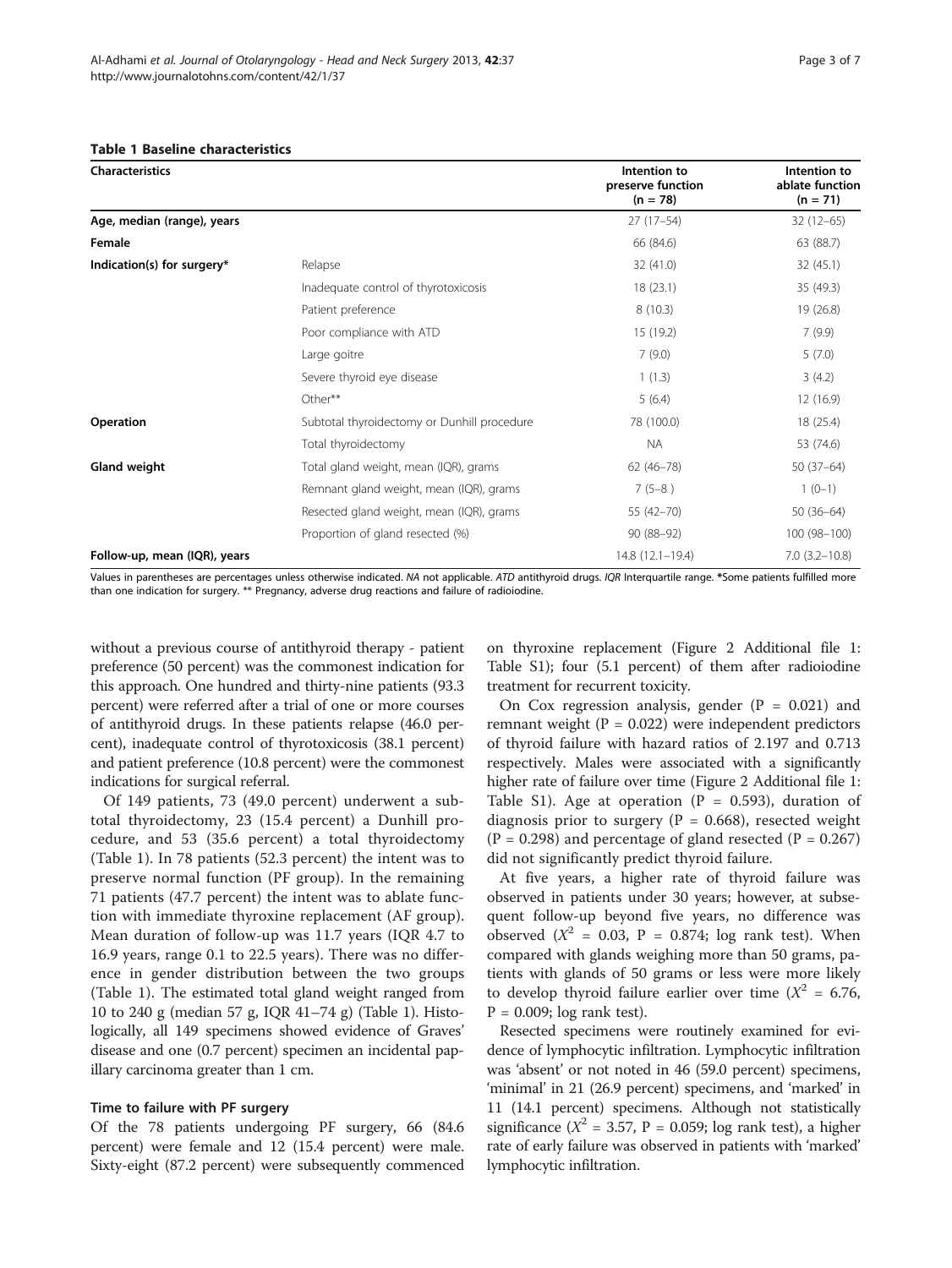Recurrent toxicity Of the 78 PF operations, six (7.7 percent), all female, developed recurrent toxicity; 3 at one year, 5 at five years and 6 at 11 years. Recurrence was treated with radioactive iodine and antithyroid drugs. Although not statistically significant, recurrent toxicity was commoner among patients over 30 years (3 of 20 versus 3 of 58;  $X^2 = 1.86$ , P = 0.173), total gland weights over 50 grams (5 of 55 versus 1 of 23;  $X^2 = 0.58$ ,  $P = 0.448$ , and gland resections of 90 percent or less (4 of 40 versus 2 of 38;  $X^2 = 0.50$ , P = 0.479). Recurrence was not encountered in patients undergoing thyroid ablation.

## Table 2 Postoperative complications and hospital stay

# Intention to preserve  $(n = 78)$  $(n = 71)$ No. (%) No. (%) P value\* **Acute airway obstruction\*\***  $0(0.0)$   $1(1.4)$   $0.477$ **Subcutaneous haematoma** 1 (1.3) 1.000 **Transient RLN palsy†** 1 (1.3) 4 (5.6) 0.192 **Permanent RLN palsy†** 1.000 1.000 1.000 1.000 1.000 1.000 1.000 1.000 1.000 1.000 1.000 1.000 1.000 1.000 1.000 1.000 1.000 1.000 1.000 1.000 1.000 1.000 1.000 1.000 1.000 1.000 1.000 1.000 1.000 1.000 1.000 1.000 1.000 1 **Permanent hypocalcaemia††** 1 (1.3) 4 (5.6) 0.192 **Wound infection** 0.683 0.683 **Wound seroma** 0 (0.0) 1 (1.4) 0.477 **Total hospital stay, mean (SD) (median), days** 3.30 (1.43) (3.0) 2.18 (1.11) (2.0) 0.003‡

**Recovery time, mean (SD) (median), days** 2.83 (1.44) (2.0) 1.87 (1.43) (1.0) 0.005‡

Values in parentheses are percentages unless specified. RLN, recurrent laryngeal nerve.

\* Fisher's exact test unless specified.

\*\* Airway obstruction due to deep tension haematoma.

† Laryngoscopy was not routine until 2000 and only patients with voice change underwent laryngoscopy before this date.

†† Relative risk (95% CI) comparing intention to ablate with intention to preserve = 4.39 (0.50–38.9).

‡Mann–Whitney U test.

<span id="page-3-0"></span>

# **Morbidity**

There were no deaths within a year of surgery. One patient (0.7 percent) developed acute airway obstruction requiring urgent evacuation of haematoma (Table 2). Seven (4.7 percent) patients had recurrent laryngeal nerve (RLN) palsy confirmed by laryngoscopy; two (1.3 percent) of them permanent as a result of intraoperative injury or traction. None developed bilateral palsy. The most common early complication was transient hypocalcaemia (serum calcium less than 2.2 mmol/l) occurring in 87 (58.4 percent) patients; highest after total thyroidectomy (84.9 percent) followed by the Dunhill procedure (65.2 percent) and subtotal thyroidectomy (37.0 percent). Hypocalcaemia was permanent in 5 (3.4 percent) patients; highest after total thyroidectomy (7.5 percent) and lowest after Dunhill procedure (0.0 percent). Crude analyses revealed an increased risk of transient hypocalcaemia with total thyroidectomy (Table [3](#page-4-0)). On logistic regression analysis, the type of thyroidectomy constituted an independent risk factor for transient but not permanent hypocalcaemia. Age, gender and number of parathyroid glands seen, preserved or reimplanted did not affect the onset of transient or permanent hypocalcaemia.

Table 2 stratifies complications by operative intent. Total hospital stay and recovery time (time from operation to discharge) were significantly shorter for patients undergoing ablative surgery ( $P = 0.003$  and 0.005 respectively; Mann–Whitney  $U$  test) (Table 2). The difference in length of hospital stay is likely to reflect a progressive change in NHS policy towards early discharge.

Intention to ablate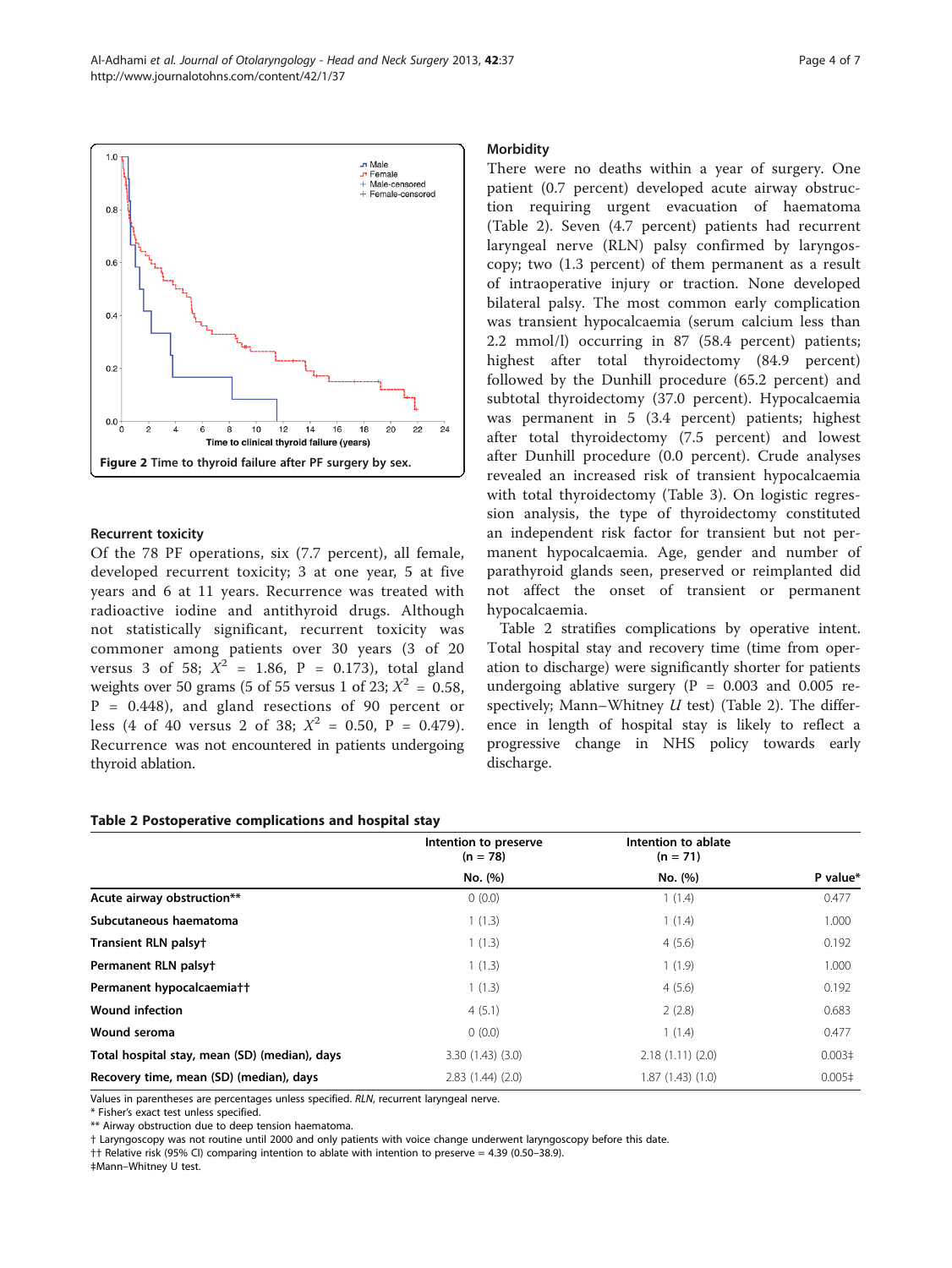<span id="page-4-0"></span>

|  | Table 3 Rates of postoperative hypocalcaemia |  |
|--|----------------------------------------------|--|
|--|----------------------------------------------|--|

|                                             | No./total (%) | Relative risk (95% CI) |
|---------------------------------------------|---------------|------------------------|
| Hypocalcaemia, transient or permanent       |               |                        |
| Subtotal thyroidectomy or Dunhill procedure | 43/96 (44.8)  | 1 [Reference]          |
| Total thyroidectomy                         | 49/53 (92.5)  | $2.06(1.63 - 2.61)$    |
| Transient hypocalcaemia                     |               |                        |
| Subtotal thyroidectomy or Dunhill procedure | 42/73 (43.8)  | 1 [Reference]          |
| Total thyroidectomy                         | 45/53 (84.9)  | $1.94(1.51 - 2.50)$    |
| Permanent hypocalcaemia                     |               |                        |
| Subtotal thyroidectomy or Dunhill procedure | 1/96(1.0)     | 1 [Reference]          |
| Total thyroidectomy                         | 4/53(7.5)     | 7.26 (0.83-63.17)      |

Values in parentheses are percentages.

Relative risks compare total thyroidectomy with subtotal thyroid resection (subtotal thyroidectomy or Dunhill procedure).

## **Discussion**

The management of Graves' disease aims to control hyperthyroidism and restore euthyroidism. With the advent of radioiodine ablation, a gradual reduction in the rate of surgery was observed. In 1972, Michie et al. [[9\]](#page-6-0) reported an annual rate of 56 operations for thyrotoxoicosis in Aberdeen. By 1987, Cusick et al. [\[4](#page-6-0)] reported 16 operations per annum and in 1999 this declined to 8 operations per annum [\[10](#page-6-0)]. This trend continues despite an apparently stable incidence of disease.

The commonest indications for surgery were inadequate control or repeated relapse. The aim of surgery in Graves' disease is to provide a rapid and permanent means of controlling hyperthyroidsim. Subtotal thyroidectomy was the standard treatment for Graves' disease for most of the twentieth century. This approach aims to restore function and reduce complications by preserving a remnant of thyroid tissue [\[6,11\]](#page-6-0). Palit et al. [\[5](#page-6-0)] reported that subtotal thyroidectomy achieved euthyroidism in 60 percent of patients and supported its use in milder forms of hyperthyroidism.

Before 1992, the surgical policy in Aberdeen was to perform subtotal resections with a view to preserving thyroid function. Such policy was based on previous experience suggesting higher rates of thyroid failure with smaller remnants [\[9](#page-6-0)]. Subsequent evidence [[4\]](#page-6-0) revealed that recurrence was greatest in small glands. After 1992, smaller remnants of 2–4 grams were preserved in small glands to avoid recurrent toxicity albeit at the cost of a higher rate of thyroid failure; and larger remnants of 9–10 grams in large glands to avoid thyroid failure. As practice evolved, and considering published evidence, the policy moved towards routine total thyroidectomy (Figure [1](#page-1-0)).

There are only two prospective randomised studies [[6,12\]](#page-6-0) comparing total and subtotal thyroid resection and neither followed consolidated standards of reporting trials (CONSORT). Both studies focused primarily on the impact of surgery on thyroid eye disease and concluded subtotal resection was the optimum procedure.

Although early complication rates were provided, maximum follow-up times were under five years. The incidence of thyroid failure following subtotal resection was not investigated or relevant because small remnants were preserved with the intent of ablating function. The present study represents the first in-depth prospective analysis of time to thyroid failure following subtotal resection with the intent to preserve function. This long-term study demonstrates that thyroid failure can occur at 22 years and recurrent toxicity beyond 10 years.

A myriad of factors including remnant weight, degree of lymphocytic infiltration, and thyroid stimulating hormone receptor, thyroid peroxidase or antithyroglobulin antibodies for their value in predicting function after subtotal thyroidectomy [\[2,4,9,11,13,14](#page-6-0)]. Most studies concluded that remnant gland weight is the most consistent risk factor. This study investigated the incidence of thyroid failure over time in patients undergoing surgery intended to preserve thyroid function (mainly subtotal thyroidectomy). The prevalence of thyroid failure in this cohort exceeds other prevalence estimates although this may be related to the length of follow-up [[5,11,14\]](#page-6-0). Female patients and those with higher remnant weights demonstrated longer periods of euthyroidism but the majority developed clinical thyroid failure within the first decade. Our finding that gender and the amount of residual tissue influence the risk of failure supports previously published data [[4,5,11\]](#page-6-0). However in contrast to previous studies [[4](#page-6-0),[11](#page-6-0)], the relationship between age and thyroid failure was not statistically significant.

Recurrent toxicity is a more significant complication than thyroid failure which can almost be considered the end point in most patients. Although early complication rates after operations to preserve function are minimal, there is a risk of recurrence. Reoperations are technically more difficult and carry higher risks of morbidity as a result [[15](#page-6-0)]. This study had a recurrence rate of 7.7 percent with the majority in the five years following surgery. PF operations increase the risk of undetected hypo or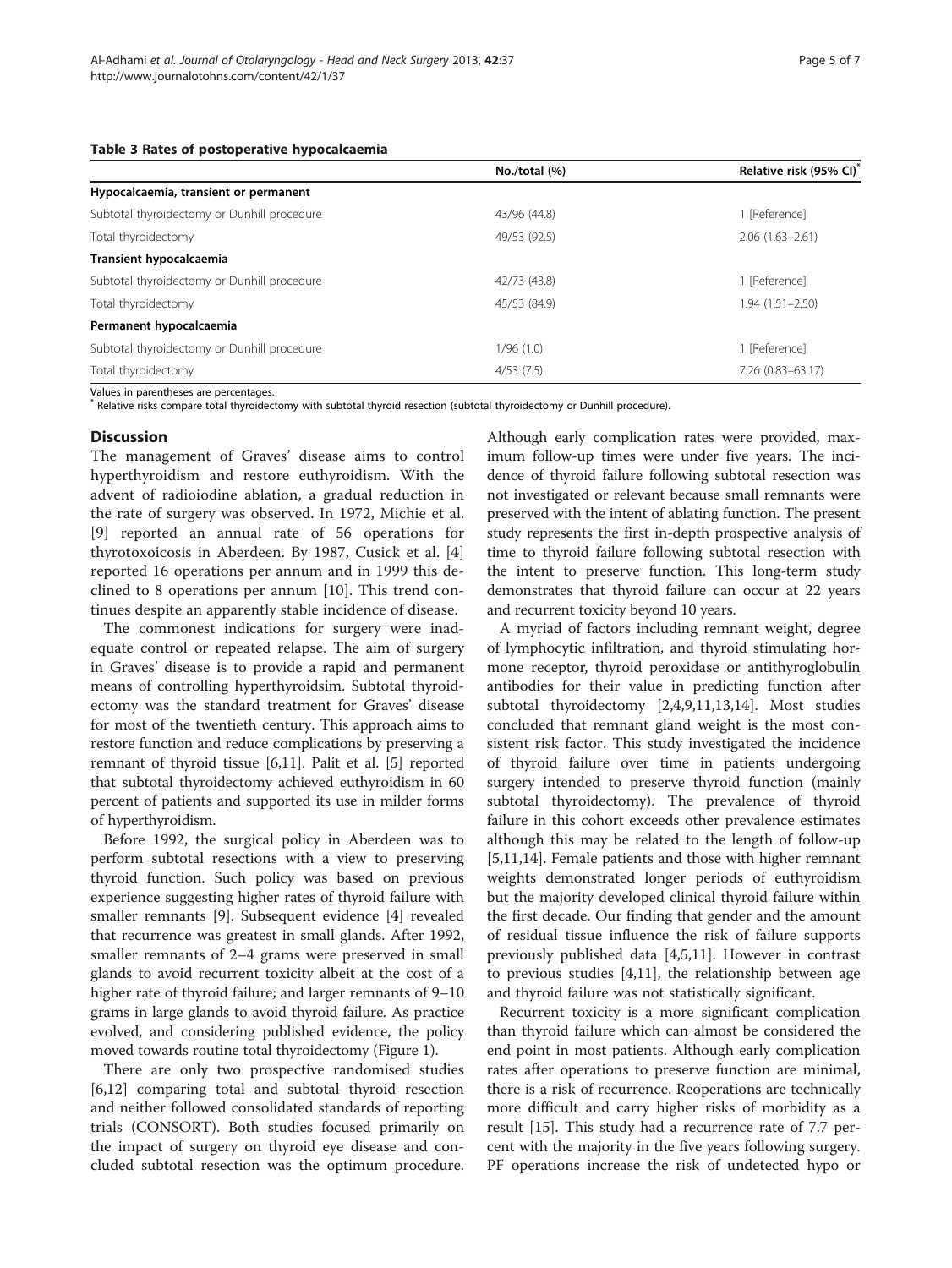<span id="page-5-0"></span>hyperthyroidism and reoperation requiring lifelong follow-up [\[14](#page-6-0)].

After the introduction of total thyroidectomy, the risk of recurrent toxicity was eliminated sparing complications of reoperation and radioiodine ablation [\[1,15](#page-6-0)]. Total thyroidectomy coupled with immediate thyroxine replacement achieves a rapid and permanent return of euthyroidism. A recent study from the United States [[16\]](#page-6-0) showed that total thyroidectomy is more costeffective than radioiodine or lifelong antithyroid medication in patients failing to achieve euthyroidism after 18 months of medical treatment by avoiding the need for lifelong surveillance.

Hypocalcaemia and recurrent laryngeal nerve (RLN) palsy are well recognised complications of thyroid and parathyroid surgery. Previous studies have presented comparable complication rates between subtotal thyroidectomy and total thyroidectomy in Graves' disease [\[2](#page-6-0)]. In a meta-analysis of 35 clinical studies between 1965 and 1998, Palit et al. [\[5\]](#page-6-0) reported no significant difference in the rate of either permanent recurrent laryngeal nerve palsy (0.7 percent of subtotal thyroidectomy and 0.9 percent of total thyroidectomy) or permanent hypocalcaemia (1.0 and 0.9 percent respectively) between subtotal and total thyroidectomy.

Ablative surgery exposed patients to a significantly higher rate of transient, but not permanent, complications. In an analysis of 5846 patients undergoing bilateral thyroid surgery, Thomusch et al. [[17](#page-6-0)] identified Graves' disease, total thyroidectomy, bilateral central ligation of the inferior thyroid artery, and identification and preservation of no or only a single parathyroid gland as independent risk factors for permanent hypocalcaemia. Our study concluded an overall incidence of 58.4 percent for transient hypocalcaemia increasing significantly with more extensive resections. The overall occurrence of permanent hypocalcaemia was 3.4 percent; this was more frequently observed with total thyroidectomy but statistically insignificant. However, given the small sample size in this study, the possibility of a type II error cannot be excluded.

RLN palsy, mainly transient, is the second most common complication following thyroid surgery. The incidence varies depending on the underlying disease, the extent of resection, whether first-time or reoperation, and the surgical experience and technique [[18,19\]](#page-6-0). Routine RLN identification was performed in all patients. The third national audit of the British Association of Endocrine and Thyroid Surgeons (BAETS) documented an overall RLN palsy rate of 2.5 percent for first-time operations [[20\]](#page-6-0). Studies in Graves' disease however, have reported rates of permanent palsy ranging from 0 percent to as high as 4.5 percent [\[4,21\]](#page-6-0). In this study, permanent RLN palsy occurred in 2 (1.3 percent) patients

with no significant difference between groups. Laryngoscopy was not routine prior to 2000 and only undertaken in the presence of voice change; it is therefore possible that a permanent palsy could have been overlooked.

It is known that resected specimens from patients with Graves' disease exhibit an increased incidence of incidental carcinomas [\[22\]](#page-6-0). When collating many studies, Palit and colleagues [[5\]](#page-6-0) reported a rate of 4.5 percent. However, despite a worldwide increase in thyroid cancer and regional trends of advanced disease [\[23\]](#page-6-0), the incidence of carcinoma greater than 1cm, in this cohort was low (0.7 percent) in spite of careful review by a dedicated pathologist in a multidisciplinary setting. Microcancers were not recorded in the prospective database.

The strengths of this study include its prospective design and long duration of follow-up. All patients were under the care of only two consultant surgeons reducing perioperative variability. The limitations of this study include a relatively small sample size with the possibility of a Type II error and its nonrandomised nature with the likelihood of selection bias. However, since the study monitors the effect of a known change in surgical practice on all patients, the degree of selection bias is minimal.

The perceived advantages of subtotal thyroidectomy were reduced complication rate and possibility of maintaining euthyroidism. However this study concurs with the growing evidence that complications of total thyroidectomy are no different and subsequent management is greatly simplified. With prolonged follow-up it is clear that thyroid failure is likely in the majority of patients treated surgically and the primary goal of treatment should change from avoidance of hypothyroidism to prevention of recurrence.

# Conclusions

Results support previous studies demonstrating low complication rates with thyroid surgery. The majority undergoing PF resections eventually developed thyroid failure. AF resections eliminate the need for lifelong specialist follow-up by abolishing the risk of recurrent toxicity and undetected hypothyroidism, albeit with an insignificant rise in permanent hypocalcaemia.

# Additional file

[Additional file 1: Table S1.](http://www.biomedcentral.com/content/supplementary/1916-0216-42-37-S1.doc) Number at risk table.

## Abbreviations

PF: Surgery intended to preserve thyroid function; AF: Surgery intended to ablate thyroid function; LR: Likelihood ratio; ATD: Antithyroid drugs; IQR: Interquartile range; RLN: Recurrent laryngeal nerve; CI: Confidence interval.

#### Competing interests

The authors declare that they have no competing interests.